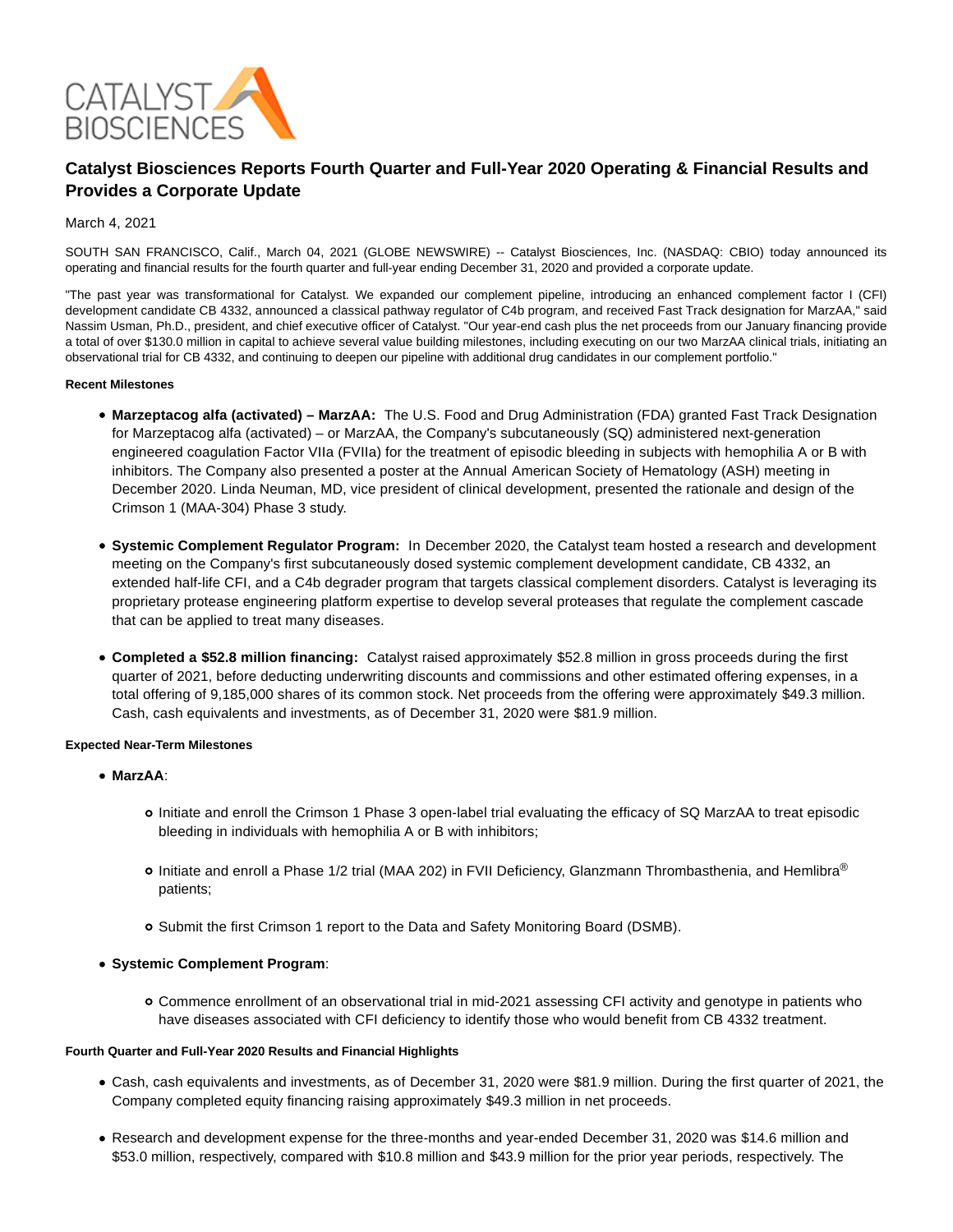increase was due primarily to an increase in personnel-related costs, pre-clinical research and facilities costs, partially offset by a decrease in clinical manufacturing costs.

- General and administrative expense for the three-months and year-ended December 31, 2020 was \$4.3 million and \$16.2 million, respectively, compared with \$3.2 million and \$13.4 million for the prior year periods, respectively. The increase was due primarily to an increase in professional services and personnel-related costs.
- Interest and other income, net, for the three-months and year-ended December 31, 2020 was (\$0.1) million and \$1.1 million, respectively, compared with \$0.4 million and \$2.1 million for the prior year periods, respectively.
- In connection with its Biogen Agreement, the Company received a \$15.0 million upfront license fee on January 10, 2020 and made a \$3.0 million payment to Mosaic Biosciences that was recorded as the cost of the license. The Company also recognized reimbursable out-of-pocket third-party expenses of \$2.0 million and \$6.1 million for the three-months and year-ended December 31, 2020, respectively, which were recorded as costs of collaboration revenue.
- Net loss attributable to common stockholders for the three-months and year-ended December 31, 2020 was \$18.9 million, or (\$0.86) per basic and diluted share, and \$56.2 million, or (\$2.93) per basic and diluted share, respectively, compared with \$13.6 million, or (\$1.23) per basic and diluted share, and \$55.2 million, or (\$4.60) per basic and diluted share, for the prior year periods, respectively.
- As of December 31, 2020, the Company had 22,097,820 shares of common stock outstanding.

## **About Catalyst Biosciences, the Protease Medicines company**

Catalyst is a research and clinical development biopharmaceutical company focused on addressing unmet medical needs in rare disorders of the complement and coagulation systems. Our protease engineering platform has generated two late-stage clinical programs, including MarzAA, a subcutaneously (SQ) administered next-generation engineered coagulation Factor VIIa (FVIIa) for the treatment of episodic bleeding in subjects with rare bleeding disorders. Our complement pipeline includes a pre-clinical C3-degrader program partnered with Biogen for dry age-related macular degeneration, an improved complement factor I protease for SQ replacement therapy in patients with CFI deficiency and C4b-degraders designed to target disorders of the classical complement pathway as well as other complement programs in development.

#### **Forward-Looking Statements**

This press release contains forward-looking statements that involve substantial risks and uncertainties. Forward-looking statements include statements about the potential benefits of products based on Catalyst's engineered protease platform, plans to initiate and enroll a Phase 3 open-label trial and a Phase 1/2 trial of MarzAA, submit the first report to the Data and Safety Monitoring Board (DSMB) in 2021, commence enrollment of an observational trial in CB 4332 in mid-2021, and to deepen the Company's pipeline. Actual results or events could differ materially from the plans, intentions, expectations and projections disclosed in the forward-looking statements. Various important factors could cause actual results or events to differ materially, including, but not limited to, the risk that trials and studies may be delayed as a result of COVID-19, competitive products and other factors, that trials may not have satisfactory outcomes, that additional human trials will not replicate the results from earlier trials, that potential adverse effects may arise from the testing or use of MarzAA, including the generation of neutralizing antibodies, the risk that costs required to develop or manufacture the Company's products will be higher than anticipated, including as a result of delays in trial enrollment, development and manufacturing resulting from COVID-19 and other factors, the risk that Biogen will terminate Catalyst's agreement, competition and other risks described in the "Risk Factors" section of the Company's Annual Report on Form 10-K filed with the Securities and Exchange Commission on March 4, 2021, and in other filings with the Securities and Exchange Commission. The Company does not assume any obligation to update any forward-looking statements, except as required by law.

#### **Contact:**

Ana Kapor Catalyst Biosciences, Inc. [investors@catbio.com](https://www.globenewswire.com/Tracker?data=WFyTmtORylj3lVzsUcMRarEjyYMSfbxEjjdsfITf5TU5KEdGxAUY_IXAVLxBAZoy8_eVDM8Jxo4uLgfd4Sq-UcxZcvihatE87XFQYgE0hPQ44QlOQdZTeKn-hgDTtiP54HRrdF1pBbMBLOlDJq6oJRrECoC7mpLh-e4893kX6fz5w9i5gzdOf6gxg0Fia81T2KQMC61yUAWpdFqMVnjqslU649ulfaFZVa2s2e2hjWetZeLNJbOOznUFljeDtD8IiuAQ06QDUKaILHhIHPBm3w==)

#### **Catalyst Biosciences, Inc. Consolidated Balance Sheets** (In thousands, except shares and per share amounts)

**December 31, 2020 December 31, 2019 Assets** Current assets: Cash and cash equivalents **because the cash of the cash and cash equivalents** of the cash of the cash of the cash of the cash of the cash of the cash of the cash of the cash of the cash of the cash of the cash of the cash Short-term investments 61,496 Accounts receivable, net 15,000 and 15,000 and 15,000 and 15,000 and 15,000 and 15,000 and 15,000 and 15,000 and 15,000 and 15,000 and 15,000 and 15,000 and 15,000 and 15,000 and 15,000 and 15,000 and 15,000 and 15,000 and Prepaid and other current assets 6,844 4,201 Total current assets 89,511 96,066 Long-term investments 2,543 — Other assets, noncurrent 528 257